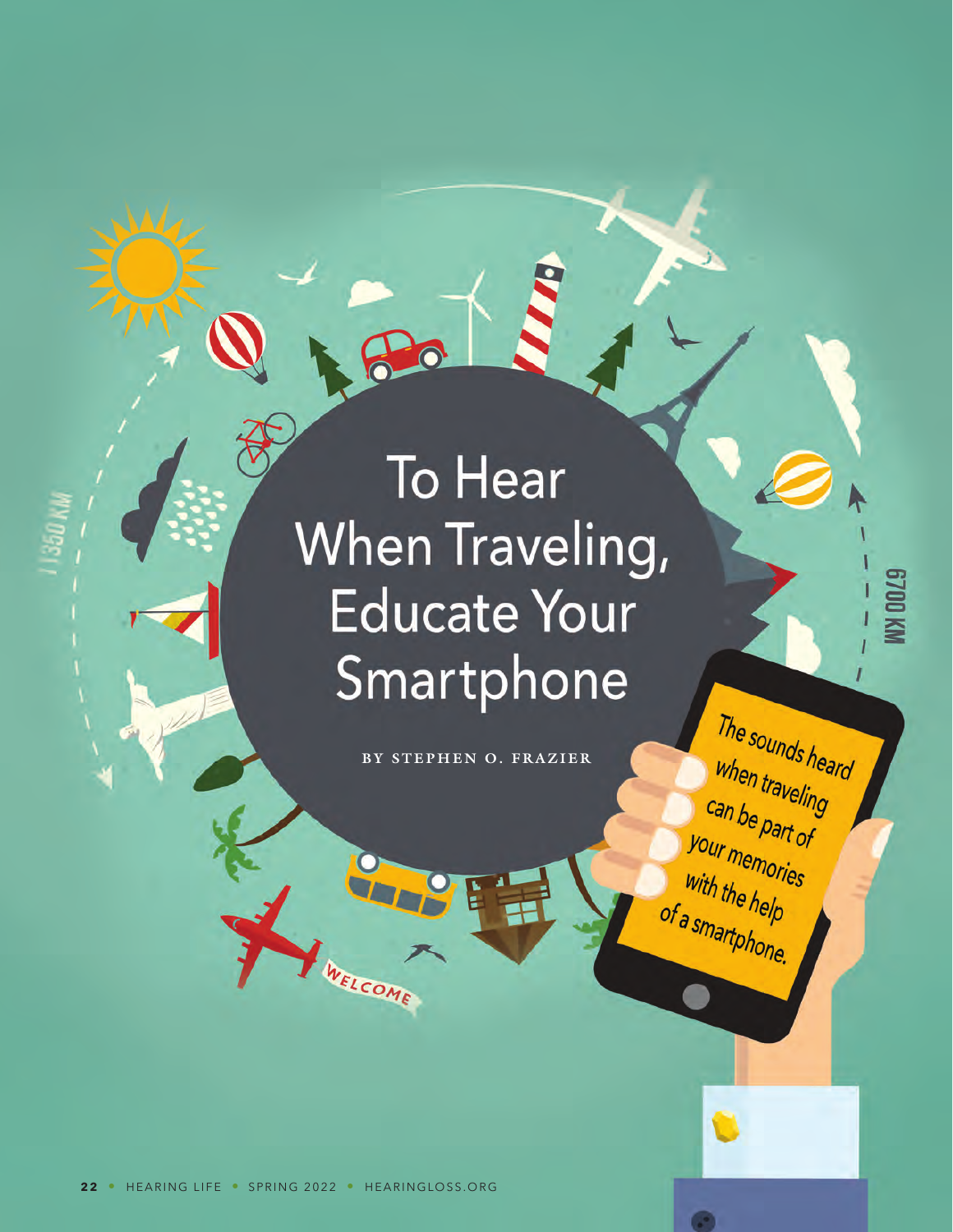I've come to agree with Mark Twain when he remarked<br>that, "Twenty years from now you will be more dis-<br>appointed by the things you didn't do than by the<br>ones you did do," so I don't let age or hearing loss keep 've come to agree with Mark Twain when he remarked that, "Twenty years from now you will be more disappointed by the things you didn't do than by the me from the grand adventure that travel can and should be. I grab my trusted smartphone and head out on new adventures.

My trusted smartphone is actually now my super smartphone. I've educated it with so many apps that it should qualify for an advanced degree. It knows so many things to help me overcome a serious hearing loss. If they've not already done so, traveler or not, people with or without hearing loss should get a smartphone and download some of the great apps now available. They'll face far fewer challenges when traveling and even in their daily lives with the help of a smartphone.

There are many different Bluetooth devices and applications available to help a traveler. If that traveler has hearing loss, Bluetooth-enabled hearing aids can be paired with a compatible smartphone for use with a variety of terrific apps. Not all hearing aids are Bluetoothenabled, though. For those who have telecoil-equipped hearing aids, most of those apps will work with varying degrees of quality, by connecting a neckloop to their phone. But what are telecoils and neckloops?

Telecoils are small copper coils available in a majority of hearing aid models available to residents in the U.S. and all but one model of cochlear implant (CI) processors. Telecoils act as receivers for silent electromagnetic sound waves that carry sound generated by a hearing loop or neckloop. A neckloop is a version of earphones for the person with hearing loss. Plug it into a smartphone instead of earbuds and it will silently transmit the sound from the telephone to the telecoils in hearing aids or cochlear implants. If you're a person with hearing loss and your hearing device has a telecoil, a neckloop is worth much more than the \$50 to \$75 it costs. It's best to buy a neckloop with a built-in microphone and amplifier as you will need that extra boost with some apps, and the mic also makes it possible to talk hands-free on the telephone. For those without hearing loss, they can use earphones, earbuds or Bluetoothenabled earbuds for the same purpose.

My old hearing aids did not have Bluetooth, so I used the old devices and an amplified neckloop when first testing and using some of these apps. I own an Android phone so I cannot speak to the actual performance of any iPhone apps mentioned here — I'm only relaying the information posted by their developers and found at Apple's App Store.

# **Speech to Text**

When traveling, as well as in everyday life, Google's **Live Transcribe** is the most heavily used app in my now highly educated Samsung phone. It converts speech to text and also identifies some background sounds and their intensity. I've used it to communicate with travel agents and with various airport and airline personnel both on the ground and in the air. I've even used it to understand what others were saying around the table at a meeting I recently had at Starbucks and when meeting with my doctor who I've nicknamed Doctor Mumbles. At Apple's App Store, the **Speechy** app is available for converting speech to text. It can go one step further and also translate that text into a different language. Touch a link and voilà—le texte est en français (Translation: The text is in French).

#### **Personal Sound Amplifier**

Next on my list of needed travel apps is a personal sound amplification app. In these days of COVID-19, social distancing can put us six feet way from someone speaking to us and some masks reduce the important higher frequencies in that person's voice by up to  $12<sup>1</sup>$  decibels — perceived as more than a 50% reduction.2 Even those with good hearing could sometimes need help. Further, hearing aid microphones are really effective only for sounds coming from six feet or so away.<sup>3</sup> I have my old Pocketalker but I don't need it with my smartphone and the **Ear Scout** app. With this app you can not only hear what's being said to you, but you can also record it and email that recording to yourself or someone else. Ear Scout has a fine-tuning feature that lets the user control which frequencies get boosted, a little or a lot. If you have a telecoil in your hearing device, this app works best with a neckloop. Be careful, though, if you're listening to a speaker some distance away and then someone right next to you speaks, that voice will blast you. iPhone users can turn to EarMachine. *Note: The Ear Machine app is no longer being updated and hasn't been for five years. It may work perfectly fine, but there should be no expectation of future enhancements or bug fixes.*

These apps allow individuals to use their phones as remote microphones for closer pickup of a speaker's voice and additional control for boosting higher frequencies.

<sup>&</sup>lt;sup>1</sup> Martin,BSc, *Hearing Journal*, Oct. 2020<br><sup>2</sup> Dave Meniccuci, Sandia National Labs, Noise Primer, 2005

<sup>3</sup> Jinghao Medical, August 2021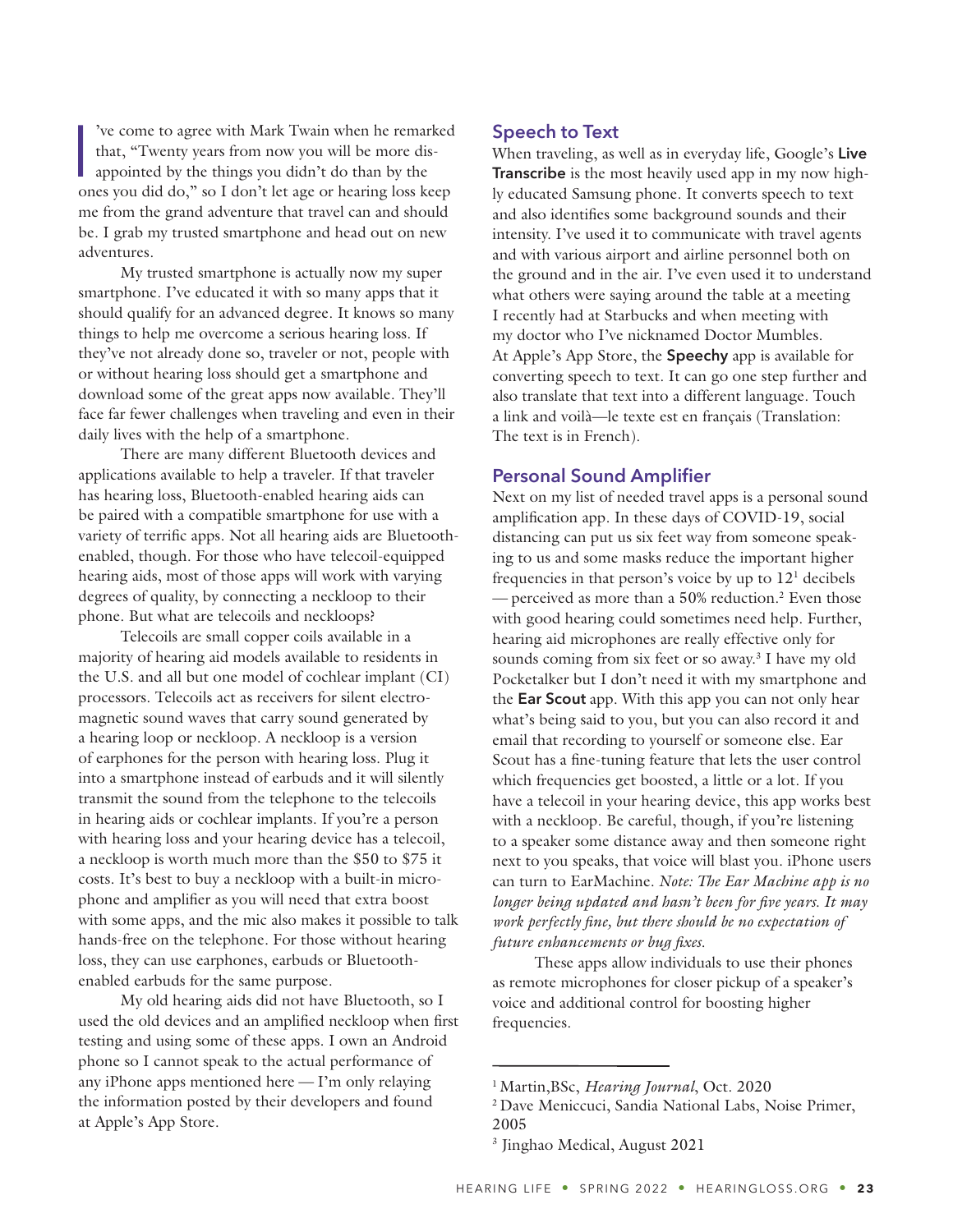There's some latency so it works best if you use the telecoil only setting on your hearing device rather than the mic/telecoil setting and focus on the sound coming from your phone rather than any unaided sound.

# **Background Sound Reduction**

Sometimes amplifier apps pick up too much background noise, making it difficult to identify the sounds that make up actual words such as the noise in an airport concourse or a hotel lobby. Believe it or not, there are apps that get rid of a good deal of that unwanted sound. They can actually identify those sounds of a person speaking and reproduce them without reproducing the unwanted background sounds. Again, using Bluetooth, earbuds or a neckloop and the telecoil (t-coil) setting on hearing aids, the creators of **Chatable** claim it can erase most of the background sounds. It identifies the voice of the person speaking and creates a new audio signal that sounds almost identical to the original while it removes the background sounds. Although it's on Google Play Store's list when I search on my desktop computer, it's not there when I do so with my Samsung smartphone, so I haven't been able to download it and can't attest to its performance quality.

**AmiHear Hearing Amplifier** is a similar app and unlike with Chatable, Google didn't play with me, it let me find and download this app. It's marketed as a Pocketalker wannabe that is "perfect for people with hearing loss who do not want to use prescription hearing aids!" They say AmiHear turns your headphones into hearing aids and also provides unlimited recording, something that traditional hearing aids cannot provide. Using your phone's microphone to pick up sound, AmiHear can denoise, amplify and record sound around you simultaneously. Use it for a doctor visit as I have, and when you get home you can review what was said and write it down to help you remember. Use it to hear a tour guide and you'll have the "official description" of the sites you visited and snapped photos you took. This app can reduce background sounds to some degree so I use it in certain settings where ambient noise is a problem but, otherwise, I use Ear Scout because it works with either a neckloop or Bluetooth while AmiHear will work only with my neckloop. The latter are working on a revision to the app that will allow it to recognize Bluetooth hearing aids as well as Bluetooth earbuds or earphones. With Ear Scout I've found it best to use Bluetooth rather than a neckloop and let the person I'm talking to hold the phone which can be challenging if using a neckloop.

# **Watching TV**

Long layovers can stretch a traveler's patience even if there's a nearby TV providing entertainment. Often the captions are not turned on and ambient noise makes it nearly impossible to understand the dialog. Well, the **Tunity** app can sometimes solve the problem. Tunity allows users to hear live audio even from distant or muted TVs. It identifies a live video stream and its exact timing, syncing the audio with the user's smartphone. Use it at bars, gyms, restaurants, waiting rooms, airports and even at home. Hear with your smartphone connected to hearing aids via Bluetooth or a neckloop/t-coil option. Point your smartphone's camera at the TV screen and Tunity will do the rest. I didn't believe it could really work until I tried it. It took a little practice but then it somehow determined exactly where I was located, what program I was watching and, unbelievably, it provided the actual sound for that program. For us lipreaders it even lets us sync the sound to the lips of the speaker if they are not already in sync. Available for Android or iPhone devices, some users have reported problems with it but I found it has worked fine for me. After downloading the app, users are allowed to use it free for a short time and then there is a charge to use it.

# **Safety Alerts**

Safety alert apps could be especially welcome when you're traveling. **Sound Alert**, available for both iOS

| If they've not already<br>done so, traveler or             |                     |  |
|------------------------------------------------------------|---------------------|--|
| not, people with<br>or even without<br>hearing loss should |                     |  |
| get a smartphone<br>and download<br>some of the great      |                     |  |
|                                                            | apps now available. |  |
|                                                            |                     |  |
|                                                            |                     |  |
|                                                            |                     |  |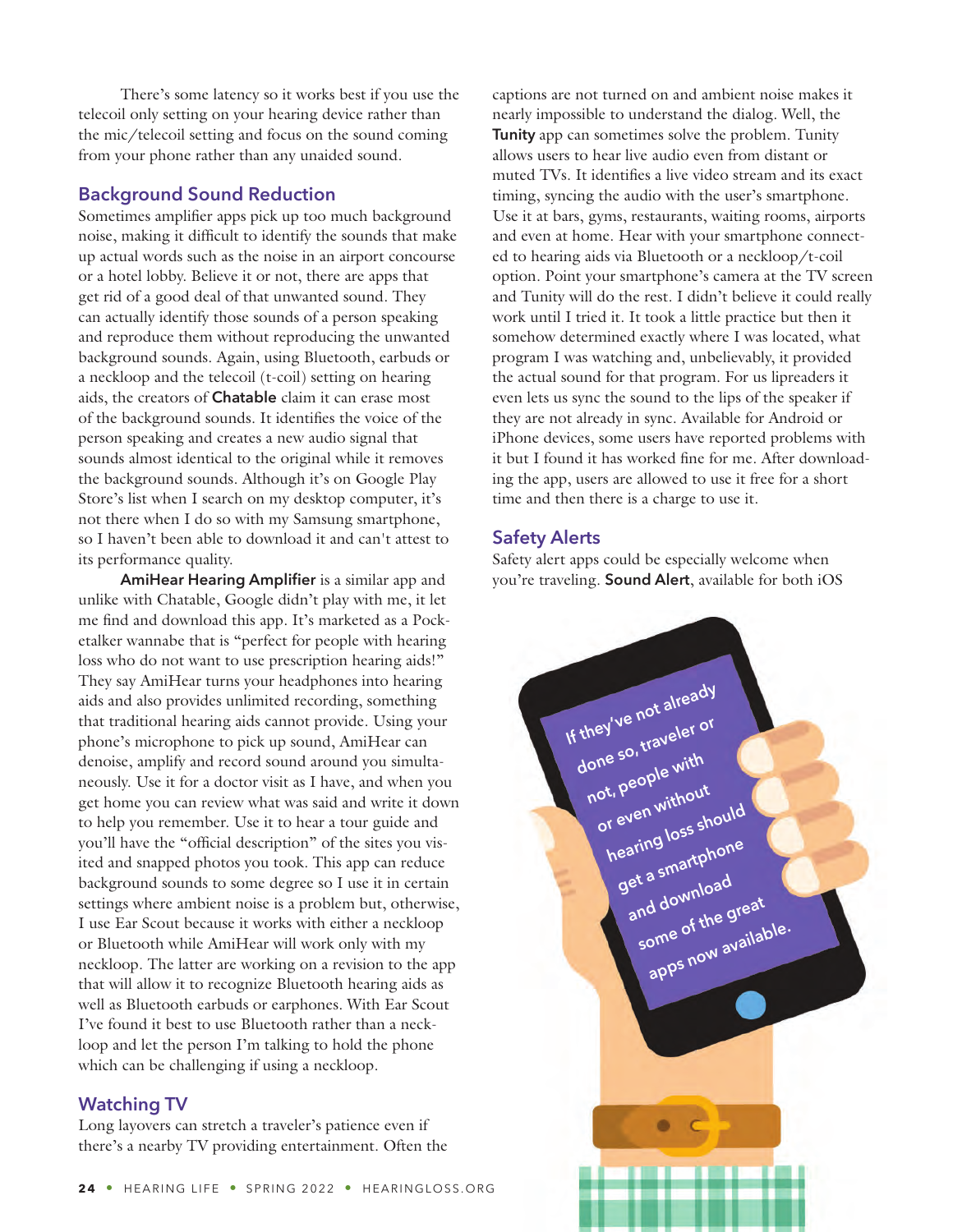and Android smartphone operating systems, hears the smoke alarm going off in another room when you don't. It will alert you via notifications, vibrations and flashing lights on your smartphone or tablet when any preprogrammed sound goes off in the house or hotel such as a smoke alarm, a doorbell, a ringing phone, etc. Smoke and carbon monoxide sounds are installed in the app. For a doorbell, a ringing phone or other sounds, you record the specific sounds in your environment, and it recognizes them. There's a free Android or iPhone version of this app that's not terribly highly rated or there's a "full" version that's \$36.99 for the iPhone and \$54.99 for the Android version. At those prices, one would hope it works well but there were no user reviews posted for these versions and I have not tested it.

**SOS Alert** is another free emergency app that helps you out whenever your safety is at risk by reaching out to your emergency contacts and providing them with your current location. It has no ads, a user-friendly interface and the widget for sending SOS Alerts works with just one tap. Why would you want this when you can use that same cellphone to call for help? OK, you're hiking in the mountains in New Mexico and realize you're lost, or you've strayed from your friends on a visit to Paris (and you don't speak French). In the case of an emergency like that, a link of your current location on Google Maps is sent as part of your SOS to your emergency contacts so that they can locate you accurately. The emergency contacts and the SOS message are stored on your device so only you and your listed contacts have access to it, others do not. You can edit what the SOS message says and add other useful information regarding your emergency.

For iPhone users, **My SoS Family**, too, connects to a "first responder" family and friends list you create which keeps them informed in an emergency. Contacts are alerted instantly via the app, not your phone. It calls and texts your emergency contacts using Apple's Find My Device feature.

#### **WiFi Audio Streaming**

WiFi-based audio streaming is becoming more prevalent in places of worship, sports bars and gyms in this country. It uses a venue's WiFi system to silently transmit sound directly to your smartphone IF you have the right app installed. That app can vary from one venue to another, and you might have to download it on the spot to access their system but there's one free version that may interest the hearing as well as those with hearing loss. It's usually found in gyms but could be used elsewhere and, by having the app installed on your phone, if you get into such a setting and can't hear what the speaker is saying, what's on the TV or whatever, turn it on and see — it may be available on WiFi that matches your download of

**MYE Fitness Entertainment** that's been integrated into leading health club mobile apps. It may also be the app used in sports bars to hear the TV. To hear the audio, you can use Bluetooth or a neckloop connected to your smartphone. I'm hoping my gym will be using this app when I end my COVID-19 sabbatical and return to my cardio rehab routine there.

#### **Language Translation**

Foreign language translation was already mentioned as a feature of the iPhone Speechy app. There's a plethora of such apps available for Android phones. My pick is Google's **Translate**. It and other such apps enable travelers, students, business professionals, employers and medical staff to read, write and speak in more than 100 languages, anywhere in the world. Just start speaking and Translate recognizes your voice and translates to your desired language. I recently used it to communicate with an elderly Chinese gentleman in a local oriental supermarket when I found he did not speak English. Turned out I was in the Japanese aisle and the hoisin sauce was in the Chinese aisle. Next time I'm in Paris I won't need to seek out an English speaker when I get lost in the subway — French is one of the many languages my smartphone speaks almost like a native.

#### **Quiet Places**

Last, but not least, on my list of "must have" apps is **SoundPrint** — an app that helps you find a quiet place to relax and talk with your traveling companion about the new sights and sounds you experienced that day. This app has not been around for a long time, so I was surprised by its length and variety when I did a search for quiet restaurants in my hometown of Albuquerque the first time and found a list of more than 40 quiet to very loud eateries posted. SoundPrint is a free app available at Google Play and the App Store. It gives users access to the huge and only public database of sound levels taken at more than 100,000 venues worldwide. Easy to use, the app is a valuable tool for finding a quiet restaurant, bar or cafe wherever you are, based on the ambient sound level experienced by others. It also allows you to rate and review places based on their service in addition to the sound levels you experienced on your visit there. Because SoundPrint's engineers have found that, unlike iPhones, not all Android smartphone microphones are up to the standards necessary to take really accurate sound level readings; the built-in sound meter in the app currently works only with certain Android phones. If that's the case and it won't work on your phone, you can still submit a rating for the place you want to add to the Sound-Print database by offering a subjective rating for the sound level such as quiet, moderate, loud or very loud.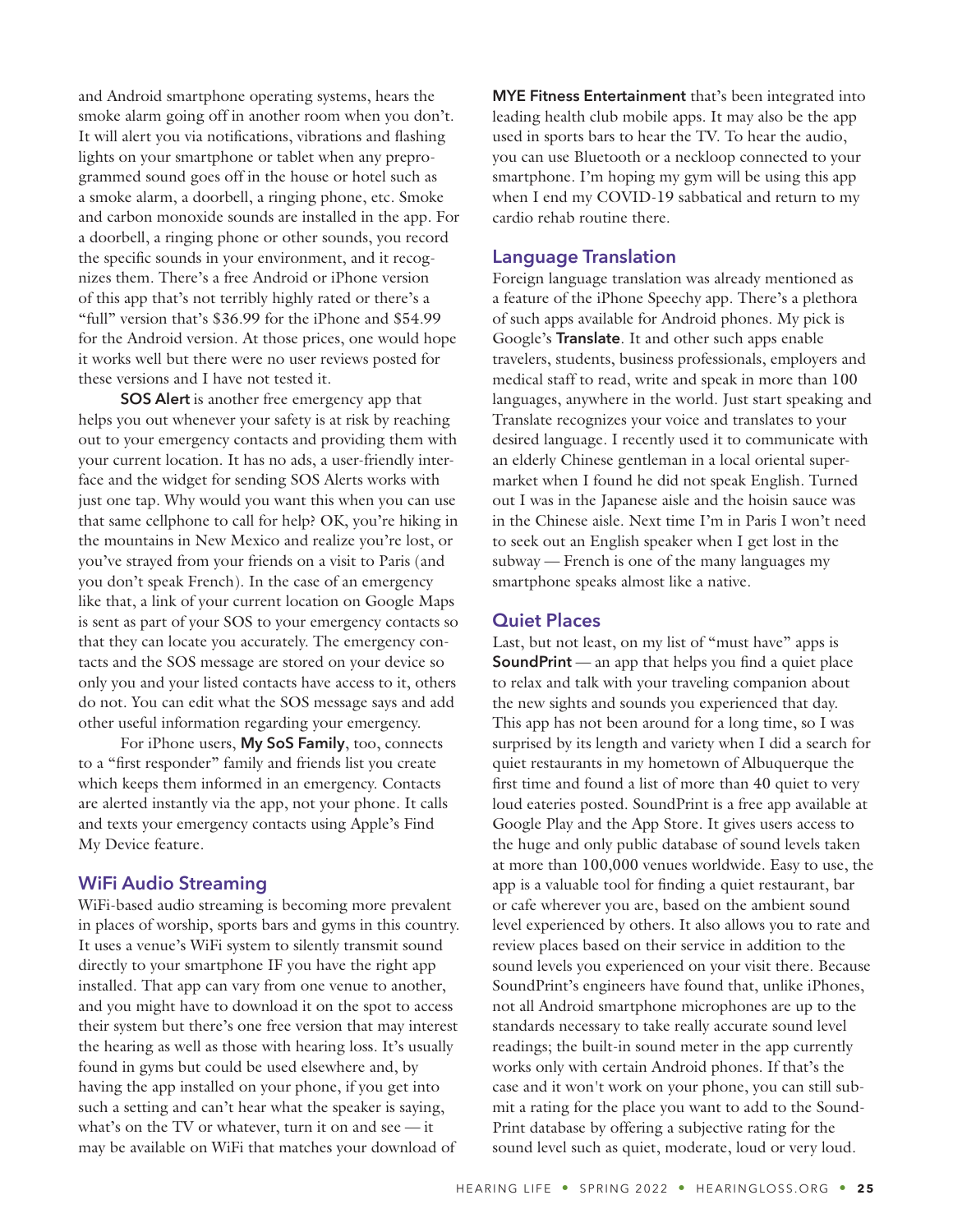If that doesn't suit you, you can, as I've done, download one of the many sound level meter apps available to take an objective reading you can use in submitting your evaluation of the venue or location.

As made clear by the creators of SoundPrint, the quality and ability of smartphone mics varies as does the available volume from the phone so performance will vary from one phone to another with these apps.

Some of the apps reviewed here are free, some are not. Some of those free ones have an advanced version for which there are charges. Especially for each of the free ones, you've got nothing to lose and a lot to gain so, as Mikey said to his brother in the long-running Life cereal commercials, "Try it, you'll like it."

The ancient Chinese philosopher and writer Lao Tzu said, "A journey of a thousand miles must begin with a single step." That single step can be the decision not to let hearing loss deprive you of the opportunity to explore the tremendous variety in people, places and practices that travel can afford those brave enough to take that step. Travel offers the reward of being able to experience everyday things as if for the first time where very little is familiar, and much is waiting to be explored.

# **Tried and New Travel Tips**

Over the years I copied, pasted and saved travel tips that I would come across on the internet or through my reading that were intended to help people with hearing loss. Some are just good common sense, but others have information that was new to me and may very well be new to others so, in addition to educating their smartphone, readers might want to review the old or possibly, to them, new ideas in these travel tips.

If you are a person living with hearing loss, obviously the first thing you need to do is acknowledge that fact and adjust your behavior to compensate for your inability to sometimes hear well enough. Few people will recognize that you have hearing loss unless you alert them and let them know what accommodations you require to communicate with them. After that, consider these tried-and-true strategies that will make travel and the subsequent exploration of strange and exciting new places and experiences more meaningful.

# **In Preparation**

- If you have and are experienced with a computer, book hotel and other travel reservations and your ticket online. You won't have to struggle to hear and understand a fast talking, accented agent and you'll receive email confirmations that give you a written record of just what arrangement you've made.
- If you have a smartphone, download a speech-to-text app described earlier to help communicating with

ticket agents and others during travel when hearing them is difficult.

- If you have telecoil equipped hearing aids, have a neckloop to take along and download the Sound Amplifier app at Google Play or a similar Apple app. It will turn your smartphone into a pocketalker for added flexibility in communicating with others.
- Sign up to have flight delays or gate changes sent to you as text messages instead of phone calls or emails.
- Download a captioned phone app so you will have captioned access during your trip for placing and receiving calls.
- Batteries may be hard to find after you arrive at your destination and your many devices need power to work so be sure to pack fresh batteries for each of them. Check also that all your chargers are working well and bring an extra if available.
- Should you have one, pack an extra set of hearing aids for the trip.
- If your hearing aids are rechargeable, be sure to take the charger and put it in your carry-on in case your checked luggage doesn't arrive with you. There are small, almost credit card sized portable chargers available for those rechargeable hearing aids with removable batteries from [Poweronebatteries.com](http://Poweronebatteries.com).
- Take a pen and notepad with you to communicate with ticket/gate agents if needed.
- Download the SoundPrint app ([soundprint.co/\)](http://soundprint.co/) for its quiet list that identifies restaurants and bars in cities that are less noisy and more conducive to conversation.
- Print your ticket and boarding pass at home or send it to your smartphone.
- Apply for a Transportation Security Administration (TSA) Notification Card about your hearing condition — get one at [tsa.gov](http://tsa.gov).
- If you're traveling by train or bus, instead of or in addition to air, most transportation companies offer their own apps that will give you access to timetables and provide alerts for gate changes or delays. Familiarize yourself with these and any other apps in advance so you don't have to learn their operation under pressure.

# **At the Airport**

- Show your TSA Notification Card to the agent at the security check-in to facilitate communication. It might even get you moved over to an express line.
- If available, take a seat near the agent's counter at the gate and alert the attendant to your hearing loss. Request that you be notified of any emergency or other announcements. Often the agent will add you to the group allowed to preboard.